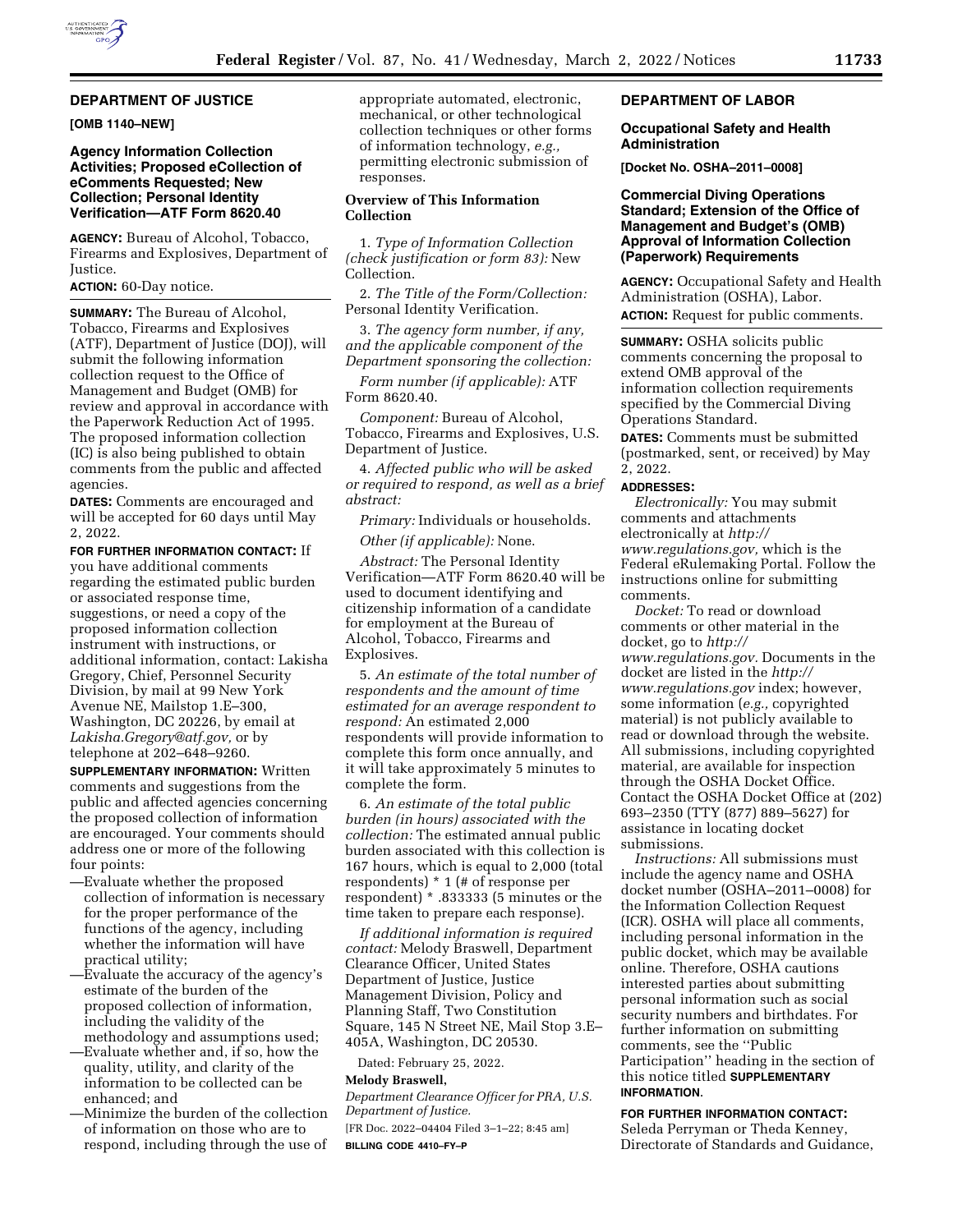OSHA, U.S. Department of Labor; telephone (202) 693–2222. **SUPPLEMENTARY INFORMATION:** 

#### **I. Background**

The Department of Labor, as part of the continuing effort to reduce paperwork and respondent (*i.e.,*  employer) burden, conducts a preclearance consultation program to provide the public with an opportunity to comment on proposed and continuing information collection requirements in accordance with the Paperwork Reduction Act of 1995 (PRA)  $(44 \text{ U.S.C. } 3506(c)(2)(A))$ . This program ensures that information is in the desired format, reporting burden (time and costs) is minimal, collection instruments are clearly understood, and OSHA's estimate of the information collection burden is accurate. The Occupational Safety and Health Act of 1970 (OSH Act) (29 U.S.C. 651 *et seq.*) authorizes information collection by employers as necessary or appropriate for enforcement of the OSH Act or for developing information regarding the causes and prevention of occupational injuries, illnesses, and incidents (29 U.S.C. 657). The OSH Act also requires that OSHA obtain such information with minimum burden upon employers, especially those operating small businesses, and to reduce to the maximum extent feasible unnecessary duplication of effort in obtaining information (29 U.S.C. 657).

The information collection requirements specified in the Commercial Diving Operations (CDO) Standard (29 CFR part 1910, subpart T) for general industry helps protect workers from the adverse health effects that may result from their involvement in CDO, and provide access to these records by OSHA, the National Institute for Occupational Safety and Health, the affected workers, and designated representatives. The major information collection requirements of the CDO Standard include the following elements of the Standard.

*§ 1910.401(b).* Allows employers to deviate from the requirements of the subpart to the extent necessary to prevent or minimize a situation that is likely to cause death, serious physical harm, or major environmental damage. They must provide written notice to the OSHA Area Director within 48 hours and must describe the reason for and extent of the deviation.

*§§ 1910.410(a)(3) and (a)(4).*  Employers must train all dive team members in cardiopulmonary resuscitation and first aid (*i.e.,* the American Red Cross standard course or equivalent). Additionally, employers

must train dive team members exposed to hyperbaric conditions, or who control exposure of other workers to such conditions, in diving-related physics and physiology.

*§§ 1910.420(a) and (b).* Employers must develop and maintain a safe practices manual and make it available to each dive team member at the dive location. For each diving mode used at the dive location, the manual must contain: Safety procedures and checklists for diving operations; assignments and responsibilities of the dive team members; equipment procedures and checklists; and emergency procedures for fire, equipment failures, adverse environmental conditions, and medical illness and injury.

*§ 1910.421(b).* Employers are to keep at the dive location a list of telephone or call numbers for the following emergency facilities and services: An operational decompression chamber (if such a chamber is not at the dive location), accessible hospitals, available physicians and means of emergency transportation, and the nearest U.S. Coast Guard Rescue Coordination Center.

*§ 1910.421(f).* Requires employers to brief dive team members on the divingrelated tasks they are to perform, safety procedures for the diving mode used at the dive location, any unusual hazards or environmental conditions likely to affect the safety of the diving operation, and any modifications to operating procedures necessitated by the specific diving operation. Before assigning diving-related tasks, employers must ask each dive team member about their current state of physical fitness, and inform the member about the procedure for reporting physical problems or adverse physiological effects during and after the dive.

*§ 1910.421(h).* If the diving operation occurs in an area capable of supporting marine traffic and occurs from a surface other than a vessel, employers are to display a rigid replica of the international code flag ''A'' that is at least one meter in height so that it is visible from any direction; the employer must illuminate the flag during night diving operations.

*§ 1910.422(e).* Employers must develop and maintain a depth-time profile for each diver that includes, as appropriate, any breathing gas changes or decompression.

*§§ 1910.423(b)(1)(ii) through (b)(2).*  Requires the employer to: Instruct the diver to report any physical symptoms or adverse physiological effects, including symptoms of decompression sickness (DCS); advise the diver of the

location of a decompression chamber that is ready for use; and alert the diver to the potential hazards of flying after diving. For any dive outside the nodecompression limits, deeper than 100 feet, or that uses mixed gas in the breathing mixture, the employer must also inform the diver to remain awake and in the vicinity of the decompression chamber that is at the dive location for at least one hour after the dive or any decompression or treatment associated with the dive.

*§ 1910.423(d).* Employers are to record and maintain the following information for each diving operation: The names of dive-team members; date, time, and location; diving modes used; general description of the tasks performed; an estimate of the underwater and surface conditions; and the maximum depth and bottom time for each diver. In addition, for each dive outside the nodecompression limits, deeper than 100 feet, or that uses mixed gas in the breathing mixture, the employer must record and maintain the following information for each diver: Depth-time and breathing gas profiles; decompression table designation (including any modifications); and elapsed time since the last pressure exposure if less than 24 hours or the repetitive dive designation. If the dive results in DCS symptoms, or the employer suspects that a diver has DCS, the employer must record and maintain a description of the DCS symptoms (including the depth and time of symptom onset) and the results of treatment.

*§ 1910.423(e).* Requires employers to assess each DCS incident by: Investigating and evaluating it based on the recorded information, consideration of the past performance of the decompression profile used, and the diver's individual susceptibility to DCS; taking appropriate corrective action to reduce the probability of a DCS recurrence; and, within 45 days of the DCS incident, preparing a written evaluation of this assessment, including any corrective action taken.

*§§ 1910.430(a), (b)(4), (c)(1)(i) through (c)(1)(iii), (c)(3)(i), (f)(3)(ii), and (g)(2).*  Employers must record by means of tagging or a logging system any work performed on equipment, including any modifications, repairs, tests, calibrations, or maintenance performed on the equipment. This record is to include the date and description of the work, as well as the name or initials of the individual who performed the work.

Employers must test two specific types of equipment, including, respectively: The output of air compressor systems used to supply